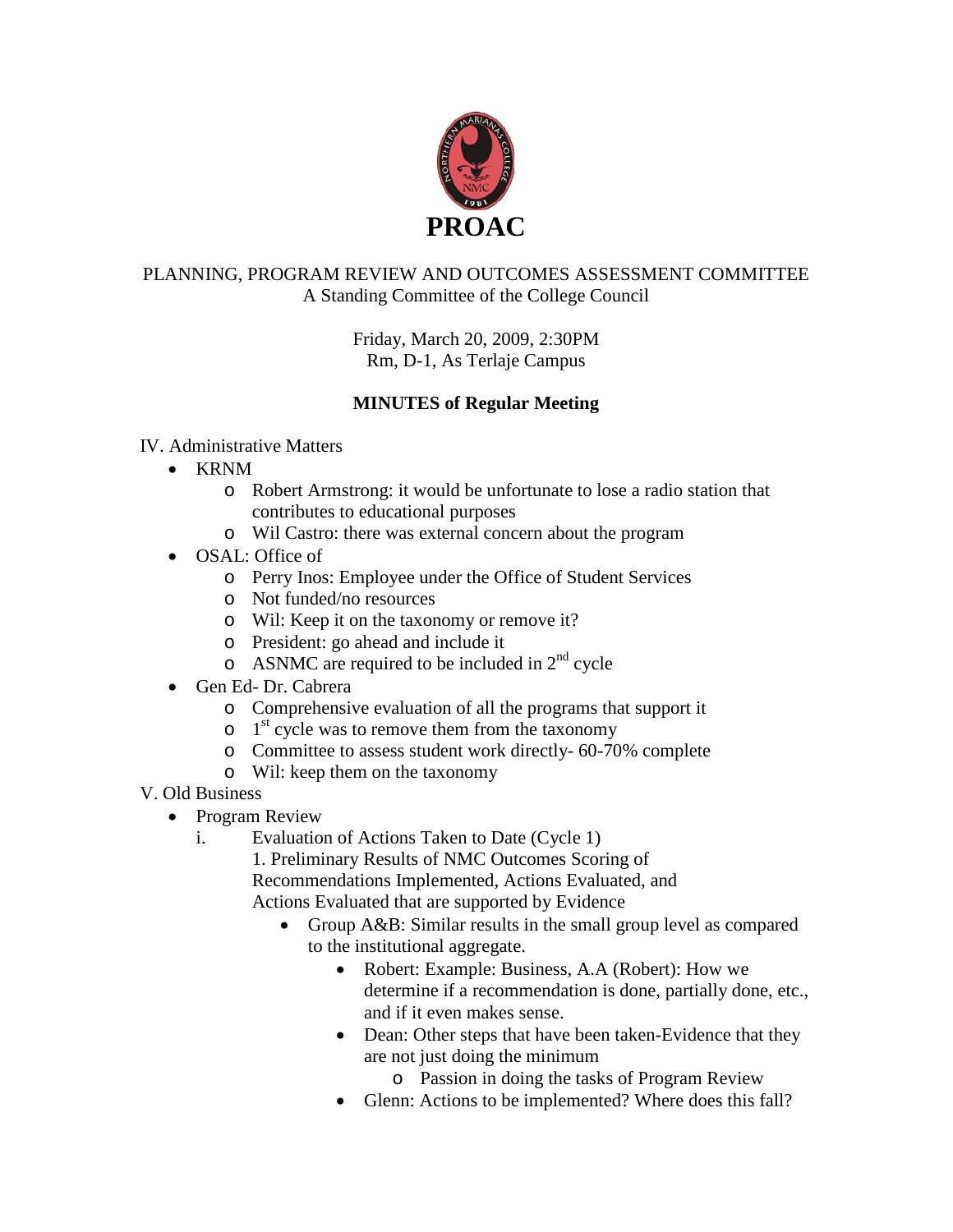- Wil: it will fall under "not completed"
- SBDC-Good example of how Program Review brings out additional concerns
	- o -Dean: May choose to eliminate because
- Dr. Cabrera: Being "in the process of implementation" does not necessarily suggest "implementation"
- **Motion: Recommendations not upheld to the institution will still be included/Count all recommendations**
- Group C: Bertha: if the action was not completed, I did not count that
- Wil: We have a culture of evidence based on the results
- President: how should we take into account if a program isn't funded?
	- Determine if an unfunded program should be funded or be put into inactive status
	- Wil: College Council should have the discussion to provide clarification of active or inactive/funded or not funded programs
- Dr. Cabrera: take Form 1 recommendation to College Council

### Wil: TWO REQUESTS: CHAIR TO PROAC

- o Summary narrative reflecting your groups findings based on the data.
- o 3-5 Examples of program review results that has affected planning (PROA SP, Ops Plan) or resource allocation

2. PROAC Dialogue with Programs regarding program review and assessment process and outcomes

- a. Record of Dialogue and Guiding Question Set
	- Form 2s: Where will we be identifying this?
		- $\circ$  Incorporating the Form 2 of 1<sup>st</sup> cycle to Form 2 of  $2<sup>nd</sup>$  cycle
		- o Wil: Write a reflection of Form 2 in the introduction of Form  $22^{nd}$  cycle
	- Dr. Cabrera: Encourages discussion/dialogue among programs about what worked or didn't work and if there was any impact or no impact from Program Review
- Success Criteria
	- o Dr. Cabrera: there are results for every single criteria except for the last one
	- ii. Form 1 Rubric
		- o Dr. Cabrera : Column 2 as it pertains to SLOs
			- Dr. Cabrera: That PROAC encourage programs to have a variety of categories in terms of the cognitive domains of Bloom's Taxonomy
				- No required number or type of SLOs.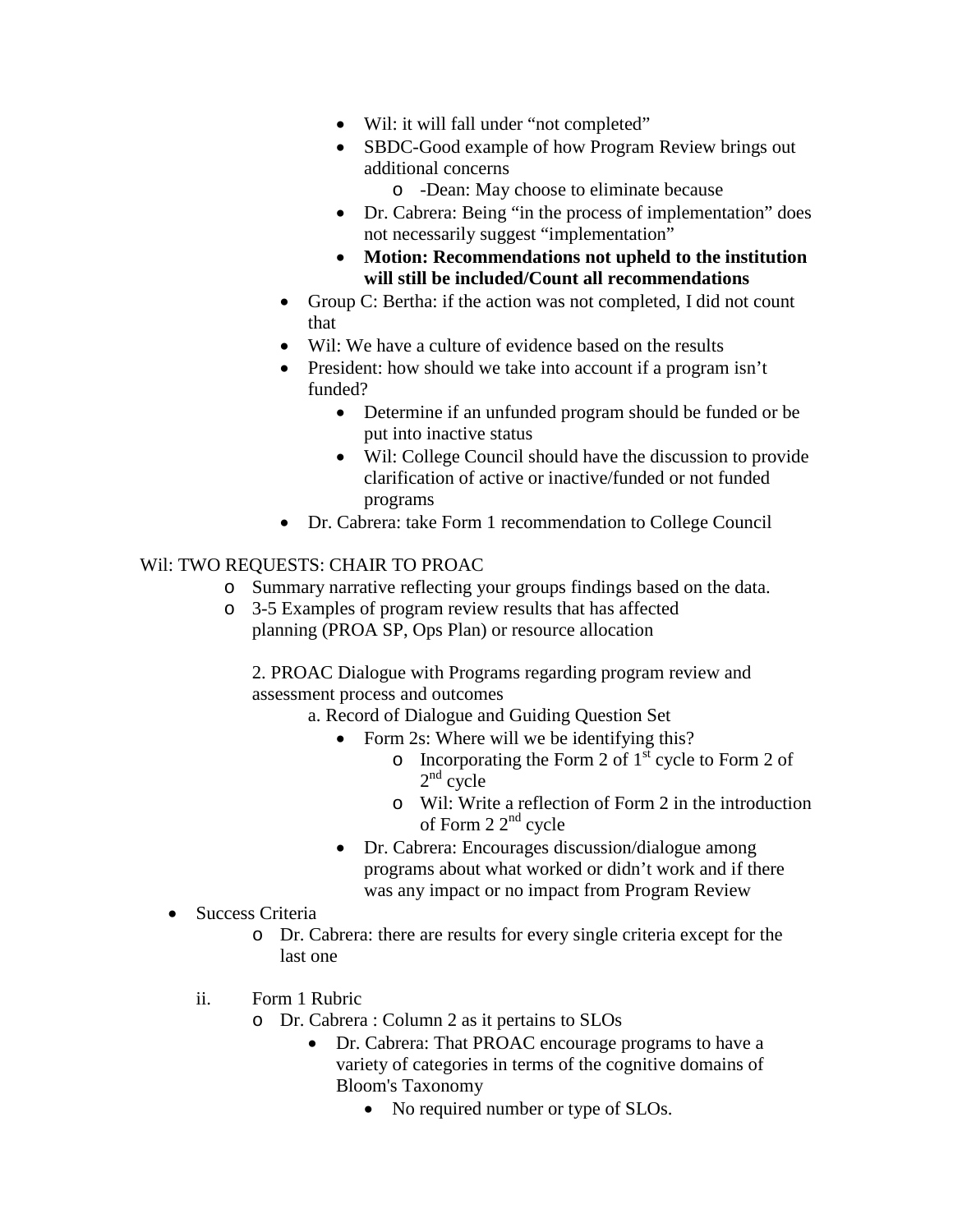- o More than one type.
- o Dean: Healthy to have a nice variety.
- Planning
	- i. Appointment of Steering Committee for June Planning Summit
- Budgeting i. Comprehensive Budget Call

#### VI. NEW BUSINESS

- a. Status Update: Student Achievement Data
- b. Status Update: April 1st Show Cause Report
	- o Draft has been drawn up
	- o Discussions of Program Review will be included in the report
	- o President make sure the report captures everything that is required by the Commission
		- $\blacksquare$  It's supposed to be a story

c. After-action report on roundtable discussion with Dr Belcher regarding Student Achievement Data

#### VII. OPEN DISCUSSION

- d. IDEAS: Preparing for the WASC Visit
	- o Posters of PROA SP (Goals) to programs
	- o Portfolio of Instructors out in the Open.
	- o Self Study Report is located everywhere were students could get access to. Like the Library, Snack Bar, Gym, Student Center, Board of Regents Conference, etc.
	- o Printed Poster about the Vision, Mission, PROA Strategic Goals and place where everyone can read it.
	- o Faculty/Staff/Students are "tune in" to accreditation issues and are fully informed.
	- o Establish a centralize bulletin board for all.
	- o Critically, organized a planning session with community members and go over accreditation issues, reports etc. and secured support from them. The members are from: Chamber of Commerce, Social Services, Education, elected officials, governors cabinet, judges, students, clergy, youth congress, etc. and work them thru the accreditation reports past and present and have them as critics of the college.

#### VIII. ANNOUNCEMENTS

- e. School of Education sponsored Trainings
- f. OIE scheduled visits to Tinian and Rota

#### IMPORTANT DATES

| April 1 (Wed.)  | Show Cause Report due to WASC.                                   |
|-----------------|------------------------------------------------------------------|
| March 30 (Mon.) | Board of Regents to accept April 1 Show Cause Report.            |
| April 6-17      | Campus wide education campaign for students, faculty, and staff. |